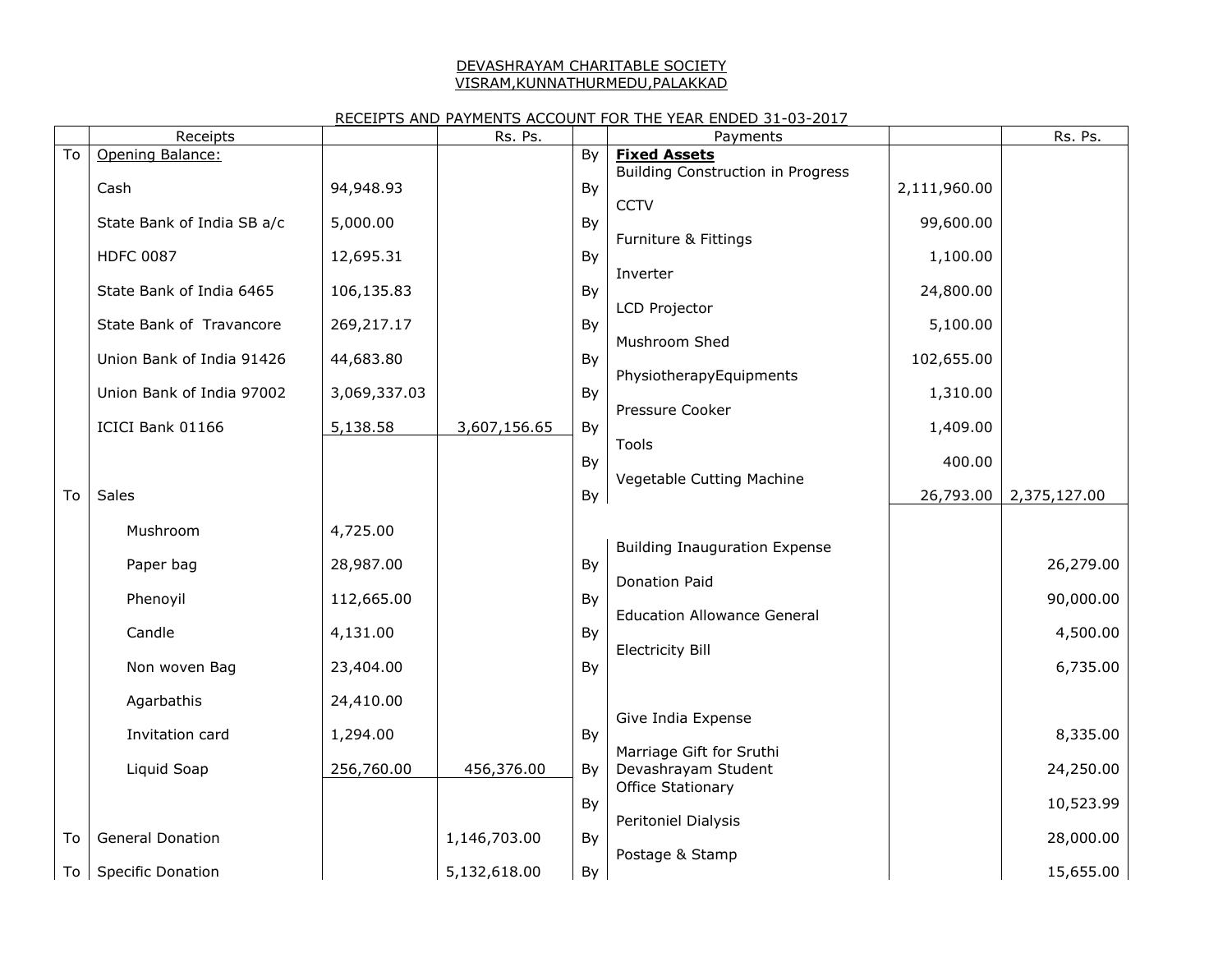|    |                                    |              |          | Printing                                    |           |              |
|----|------------------------------------|--------------|----------|---------------------------------------------|-----------|--------------|
| To | Give India                         | 84,569.21    | By       | Refreshment Expense for Children's          |           | 30,711.00    |
| To | <b>Bank Interest Received</b>      | 151,938.14   | By       | Home                                        |           | 2,212.00     |
| To | Gas subsidy                        | 299.05       | By       | Telephone Bill                              |           | 23,829.00    |
| To | Sundry Debtors                     | 138,705.00   | By       | Water Bill                                  |           | 205.00       |
| To | Staff Advance                      | 22,900.00    | By       | Website Charge                              |           | 3,450.00     |
| To | <b>Building Fund Donations</b>     | 1,338,999.88 | By       | Arogya Nidhi Medical Aid Project<br>Expense |           | 311,693.09   |
| To | <b>Mushroom Shed Constructions</b> |              | By       | Ayur Bandhu Expenses<br>Medical Aid         |           | 454,955.91   |
| To | <b>BPL Labour work</b>             | 500.00       | By       | Noon Meal Expenses                          |           | 137,650.00   |
| To | Refreshment for students           | 5,000.00     | By       | Rehabilitation Expenses                     |           | 929,114.71   |
| To | Membership Fees                    | 44,000.00    | By       |                                             |           | 1,535,991.00 |
|    |                                    |              | By       | Repair & Maintenance (Building)             |           | 224,086.00   |
|    |                                    |              | By       | <b>Bank Charges</b>                         |           | 2,447.87     |
|    |                                    |              | By       | Hoarding Rent                               |           | 3,500.00     |
|    |                                    |              |          | Misc Expense                                |           |              |
|    |                                    |              | By       | Registration & Filing Fees                  |           | 10,938.00    |
|    |                                    |              | By       | Repairs & Maintenance Charges of            |           | 1,000.00     |
|    |                                    |              | By       | <b>TVS 50</b>                               |           | 10,909.00    |
|    |                                    |              | By       | Advance to staff                            |           | 190,225.00   |
|    |                                    |              | By       | <b>Donation Received</b>                    |           | 1,000.00     |
|    |                                    |              | By       | <b>Salary Payables</b>                      | $\ast$    | 1,456,638.00 |
|    |                                    |              | By       | <b>TDS</b>                                  | $\ast$    | 10.00        |
|    |                                    |              |          | By Sundry Creditors                         |           | 71,070.00    |
|    |                                    |              |          | Closing Balance:                            |           |              |
|    |                                    |              | By       | Cash                                        | 48,501.23 |              |
|    |                                    |              | By<br>By | ICICI Bank A/c no 01166<br><b>HDFC 0087</b> | 10,888.58 |              |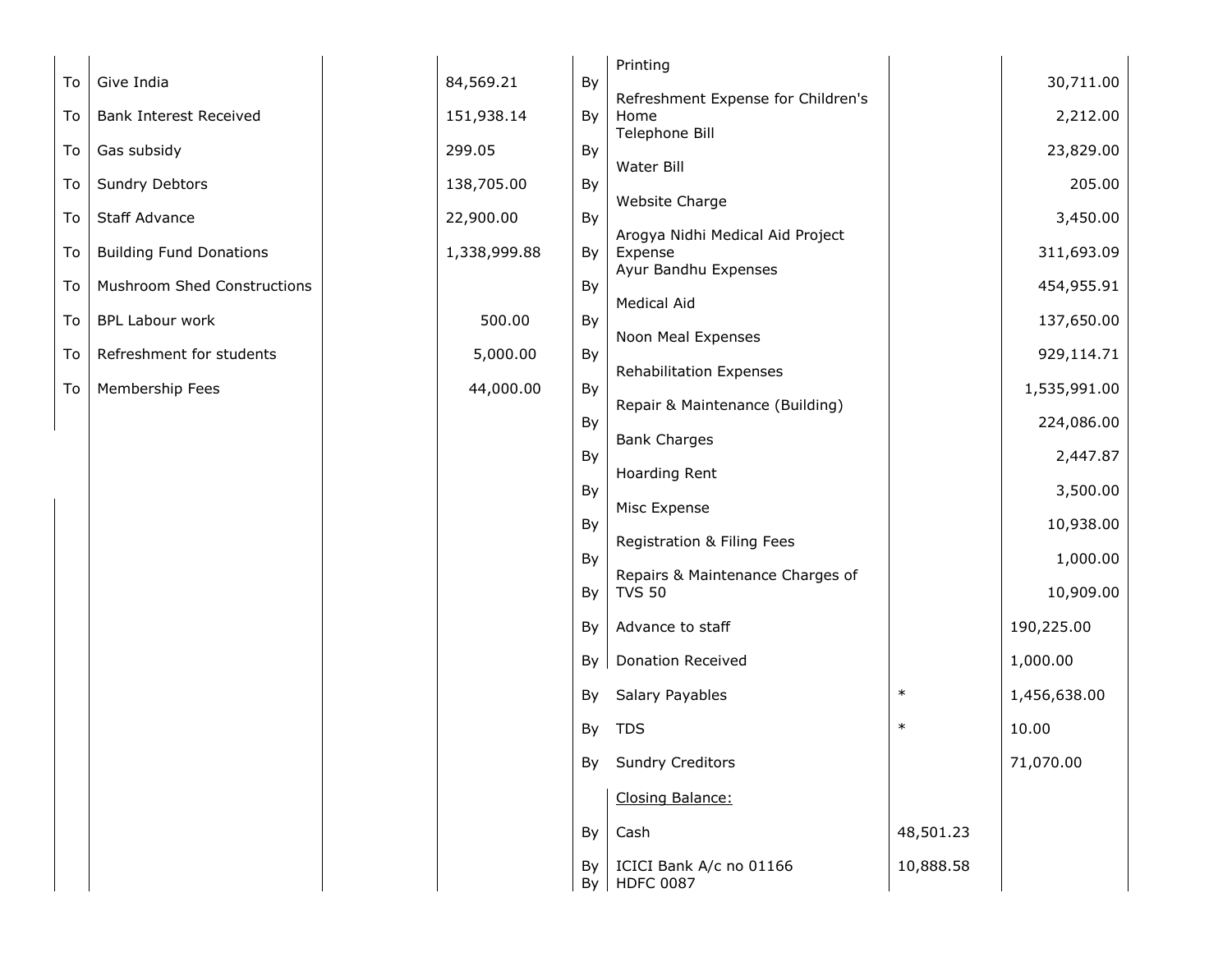|  |               |    |                           | 12,695.31    |               |
|--|---------------|----|---------------------------|--------------|---------------|
|  |               | By | State Bank of India 6465  | 147,588.96   |               |
|  |               | By | State Bank of Travancore  | 117,081.17   |               |
|  |               | By | Union Bank of India 91426 | 39,268.89    |               |
|  |               | By | Union Bank of India 97002 | 3,762,700.22 | 4,138,724.36  |
|  |               |    |                           |              |               |
|  | 12,129,764.93 |    |                           |              | 12,129,764.93 |
|  |               |    |                           |              |               |

Place : Palakkad TREASURER PRESIDENT SECRETARY SECRETARY PREASURER Date :

 Vide my report of evendate attached. For. K.V.VENKITARAMAN & CO., CHARTERED ACCOUNTANTS Firm Regn No.013571S

Date : Proprietor.

Place : Palakkad K.V.VENKITARAMAN, M.NO.20718

#### DEVASHRAYAM CHARITABLE SOCIETY VISRAM,KUNNATHURMEDU,PALAKKAD

#### INCOME AND EXPENDITURE ACCOUNT FOR THE YEAR ENDED 31-03-2017

|    | <b>PARTICULARS</b>       | Rs. Ps.    |    | <b>PARTICULARS</b>     |           | Rs. Ps. |
|----|--------------------------|------------|----|------------------------|-----------|---------|
|    |                          |            |    |                        |           |         |
| To | Opening Stock            | 76,264.00  | By | Sales                  |           |         |
|    |                          |            | Bv | Agar Bathi Sales       | 25910.00  |         |
|    | Arogya Nidhi Medical Aid | 311693.09  |    | Candle Sales           | 4131.00   |         |
| To | Project Expense(SCH-VI)  |            | By |                        |           |         |
|    | Ayur Bandhu              | 454955.91  |    | <b>Invitation Card</b> | 1294.00   |         |
| To | Expenses(SCH-III)        |            | By |                        |           |         |
| To | Medical Aid              | 137650.00  | Bv | Liquid Soap Sales      | 304830.00 |         |
|    | Noon Meal Expenses-(SCH- | 1286079.71 |    | Mushroom Sales         | 4725.00   |         |
| To | I)                       |            | By |                        |           |         |
|    | Rehabilitation           | 2813422.00 |    | Non-Woven Bag Sales    | 107404.00 |         |
| To | Expenses(SCH-II)         |            | By |                        |           |         |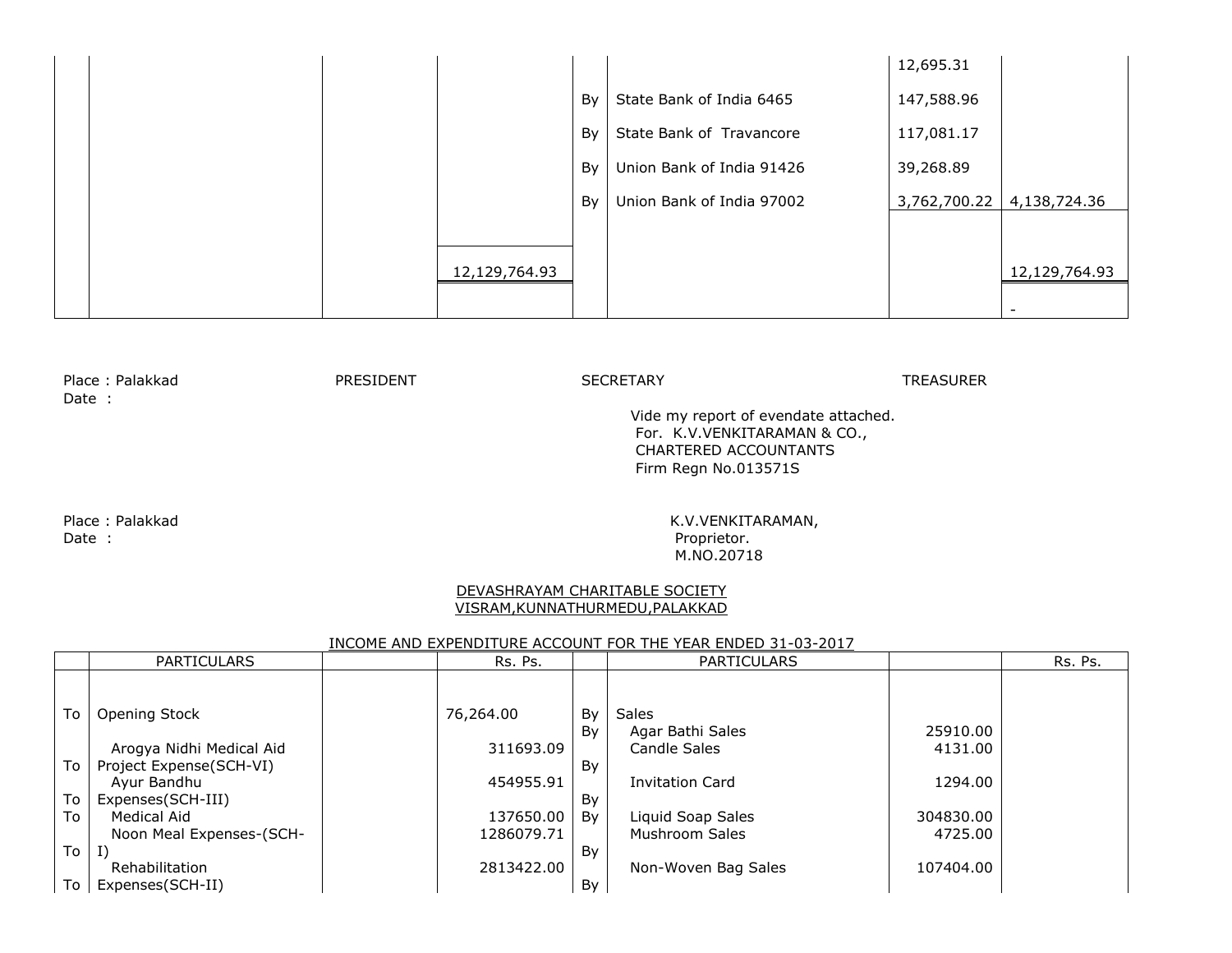# BALANCE SHEET AS ON 31-03-2017

### DEVASHRAYAM CHARITABLE SOCIETY VISRAM,KUNNATHURMEDU,PALAKKAD

| To       | Repair & Maintenance                       | 224086.00           |    | Paper Bag Sales                     | 28987.00  |              |
|----------|--------------------------------------------|---------------------|----|-------------------------------------|-----------|--------------|
|          | (Building)<br><b>Building Inauguration</b> | 26279.00            | By | Phenol Sales                        | 122200.00 |              |
| To       | Expense                                    |                     | By |                                     |           | 599,481.00   |
| To       | <b>Donation Paid</b>                       | 90000.00            |    |                                     |           |              |
|          | <b>Education Allowance</b>                 | 4500.00             |    | General donation received           |           |              |
| To       | General<br><b>Electricity Bill</b>         | 6735.00             | By | Specific Donation Fee Received(SCH- |           | 1,146,703.00 |
| To       |                                            |                     | By | IV)                                 |           | 5,131,618.00 |
|          | Give India Expense                         | 8335.00             |    |                                     |           |              |
| To       |                                            |                     | By | Giveit india Donations(SCH-V)       |           | 84,569.21    |
|          | Marriage Gift for Sruthi                   | 24250.00            |    | <b>B P L Labour Work</b>            |           |              |
| To       | Devashrayam Student<br>Office Stationary   | 10523.99            | By | Gas Subsidy                         |           | 2,000.00     |
| To       |                                            |                     | By |                                     |           | 299.05       |
|          | Peritoniel Dialysis                        | 28000.00            |    | Interest on FD                      |           |              |
| To       |                                            |                     | By |                                     |           | 11,325.00    |
| To       | Postage & Stamp                            | 15655.00            |    | <b>Interest Received</b>            |           |              |
|          | Printing                                   | 30711.00            | By | Membership Fees                     |           | 151,938.14   |
| To       |                                            |                     | By |                                     |           | 44,000.00    |
|          | Refreshment Expense for                    | 2212.00             |    |                                     |           |              |
| To       | Children's Home                            |                     | By | Discount Received                   |           | 40           |
|          | Telephone Bill                             | 23829.00            |    |                                     |           |              |
| To<br>To | Water Bill                                 | 205.00              | By | <b>Closing Stock</b>                |           | 59,550.50    |
| To       | Website Charge                             | 3450.00             |    |                                     |           |              |
|          | Repairs & Maintenance                      | 10909.00            |    |                                     |           |              |
| To       | Charges of TVS 50                          |                     |    |                                     |           |              |
| To       | <b>Bank Charges</b>                        | 2452.87             |    |                                     |           |              |
| To<br>To | <b>Hoarding Rent</b><br>Misc Expense       | 3500.00<br>10938.00 |    |                                     |           |              |
| To       | Registration & Filing Fees                 | 1000.00             |    |                                     |           |              |
|          |                                            |                     |    |                                     |           |              |
| To       | Depreciation                               | 627,092.00          |    |                                     |           |              |
|          |                                            |                     |    |                                     |           |              |
| To       | Excess of Income over                      | 996,796.33          |    |                                     |           |              |
|          | Expenditure                                |                     |    |                                     |           |              |
|          |                                            |                     |    |                                     |           |              |
|          |                                            | 7,231,523.90        |    |                                     |           | 7,231,523.90 |
|          |                                            |                     |    |                                     |           |              |
|          |                                            |                     |    |                                     |           |              |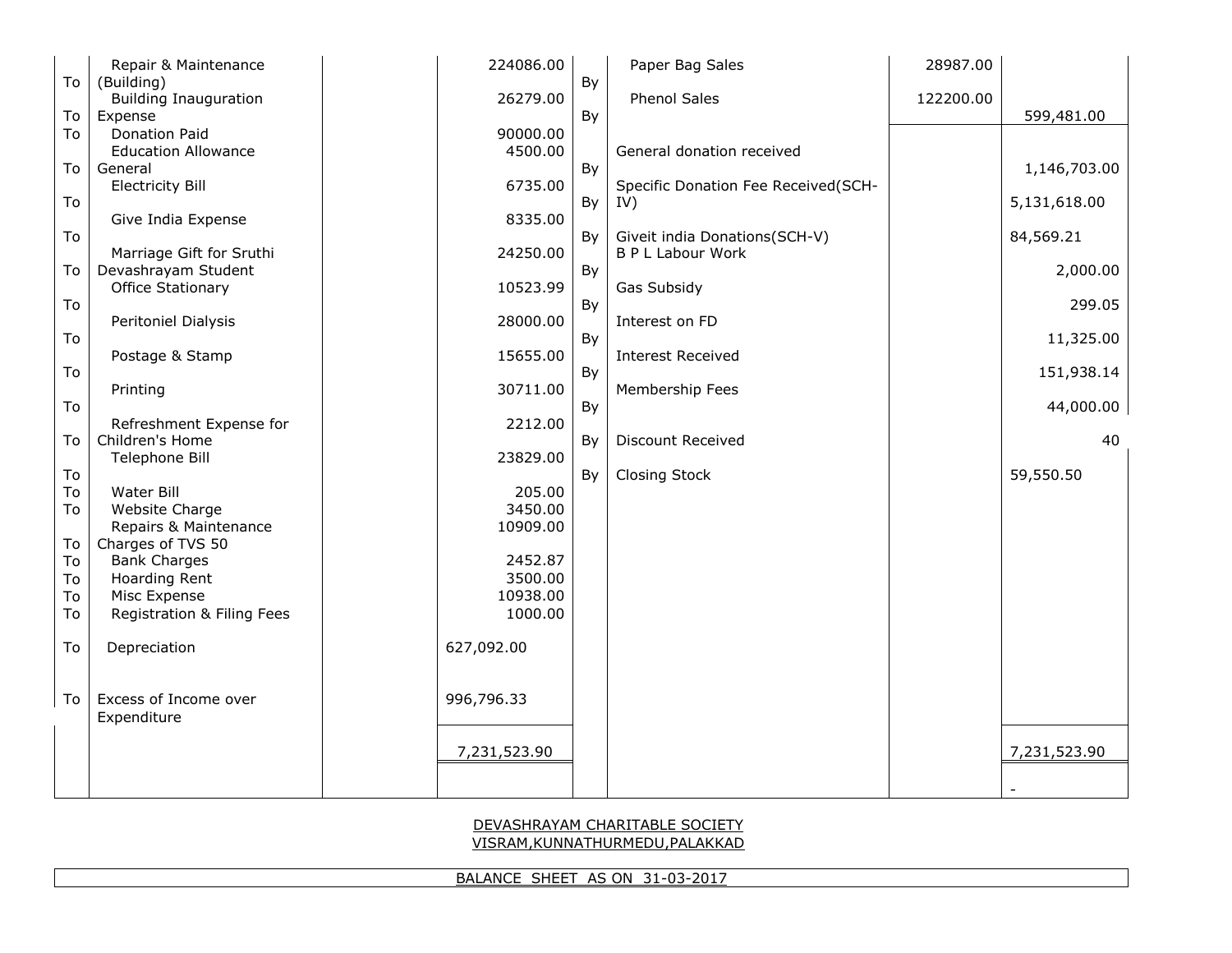| <b>LIABILITIES</b><br>Capital Fund: |              |               | <b>ASSETS</b>                      |               |
|-------------------------------------|--------------|---------------|------------------------------------|---------------|
| Opening Balance                     | 9,303,195.72 |               | Fixed Assets (Sch. XI)             | 6,796,035.07  |
| Add: Transfer from Building         |              |               | Deposits(Sch. VIII)                | 34,300.00     |
| Donation Specific Fund              | 1,389,899.88 |               | Fixed Deposit with Banks (Sch. IX) | 545,736.00    |
| Add: Excess of Income               | 996,796.33   |               | Sundry Debtors (Sch. X)            | 98,583.00     |
| over Expenditure                    |              | 11,689,891.93 | Advance to Staff (Sch. XI)         | 142,523.00    |
|                                     |              |               | <b>Closing Stock</b>               | 59,550.50     |
| Net salary Payables account         |              | 500.00        | <b>TDS</b>                         | 40.00         |
| <b>Endowment Fund</b>               |              | 125,100.00    | Bank Accounts (Sch. XII)           | 4,090,223.13  |
|                                     |              |               | Cash in hand                       | 48,501.23     |
|                                     |              |               |                                    |               |
|                                     |              | 11,815,491.93 |                                    | 11,815,491.93 |
|                                     |              |               |                                    |               |

### 11,776,136.72

39,355.21 Place : Palakkad TREASURER PRESIDENT SECRETARY SECRETARY PREASURER Date : Vide my report of evendate attached. For. K.V.VENKITARAMAN & CO., CHARTERED ACCOUNTANTS Firm Regn No.013571S Place : Palakkad K.V.VENKITARAMAN, Date : Proprietor. M.NO.20718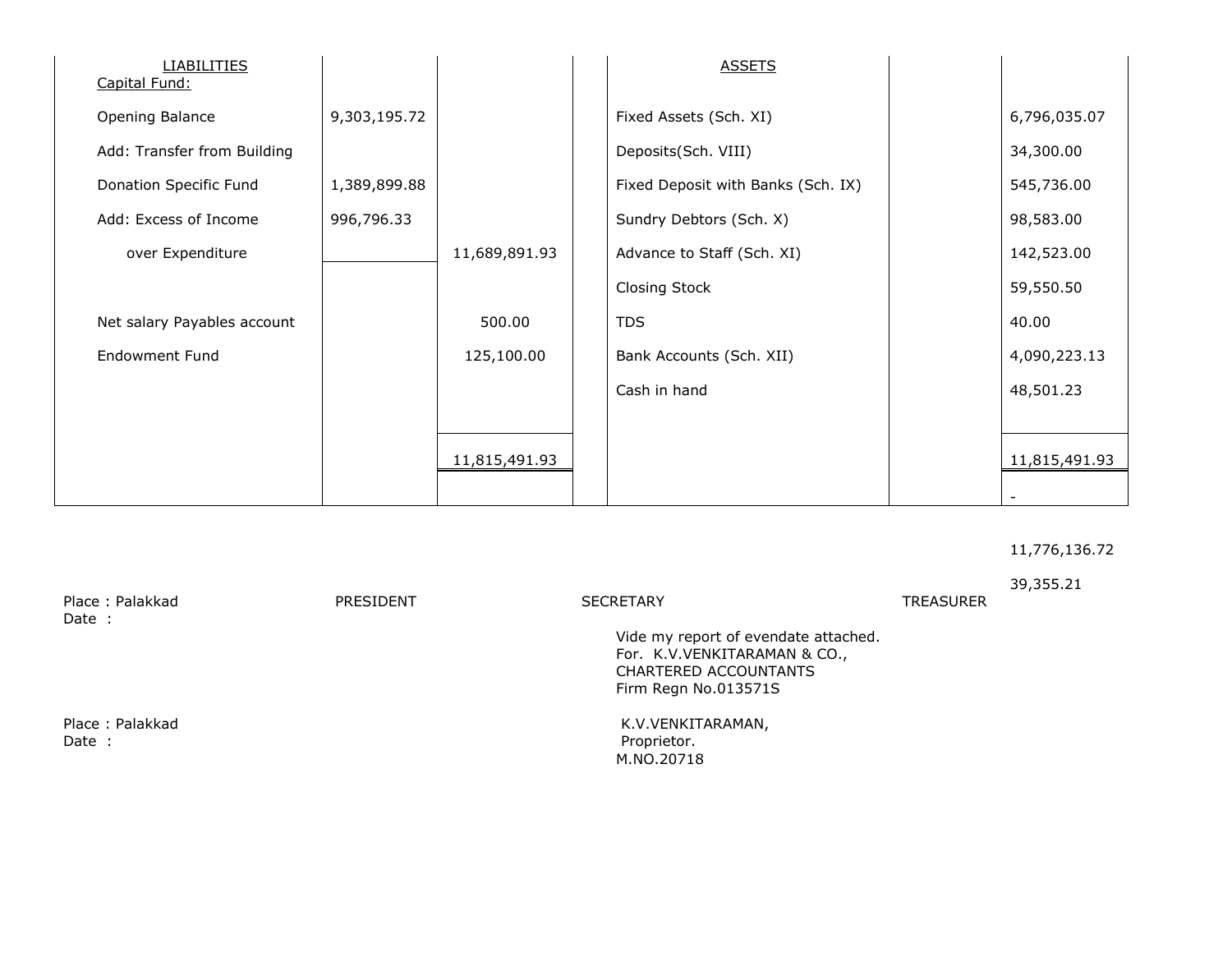#### DEVASHRAYAM CHARITABLE SOCIETY VISRAM,KUNNATHURMEDU,PALAKKAD

## **ScheduleI -NOON MEAL EXPENSES**

| <b>Education Allowance</b>             | 6000.00      |
|----------------------------------------|--------------|
| Coconut & Coconut Oil                  | 42770.81     |
| Diese for KL 9U 8058 (Cruiser)         | 51175.00     |
| Fuel Expence (LPG & Fire Wood)         | 63944.00     |
| Grocery Purchases                      | 121775.40    |
| Kitchen Expenses                       | 29585.00     |
| Onam Allowance Noon Meal Staff         | 8000.00      |
| Rice Purchases                         | 159685.00    |
| Salaries & Allowances of Kitchen Staff | 365205.00    |
| Vegetable Purchases                    | 365993.50    |
| Vehicle Insurance of Cruizer           | 8749.00      |
| Vehicle Running Expenses of Cruizer    | 63197.00     |
|                                        | 1,286,079.71 |

#### **Schedule II -REHABILITATION EXPENSES**

| Salary and allowances of Paper Bag Unit       | 102338.00  |
|-----------------------------------------------|------------|
| Repairs & Maintenance of Bus                  | 97569.00   |
| <b>Celebration of Festivals</b>               | 400.00     |
| Diesel for KL 9 Ac 6576 (Bus)                 | 204595.00  |
| Education Allowance (Rehabilitation Project)  | 22500.00   |
| <b>NRHM Salary</b>                            | 58000.00   |
| Onam Allowance to Paper Bag Unit Staff        | 10000.00   |
| Onam Allowance to Rehabilitation Staff        | 26000.00   |
| Raw Material - Agar Bathi                     | 9652.00    |
| Raw Material - Candle                         | 8444.00    |
| Raw Material - Non-Woven Bag                  | 66617.00   |
| Raw Material - Paper Bag                      | 36906.00   |
| Raw Materials - Mushroom                      | 9785.00    |
| Raw Materials - Phenyle & L S                 | 338716.00  |
| Refreshment for Students                      | 288665.00  |
| <b>Rehabilitation Expense</b>                 | 25330.00   |
| Salaries & Allowances of Rehabilitation Staff | 1148610.00 |
| <b>Staff Insurance</b>                        | 106328.00  |
| Stipend to Students                           | 20700.00   |
| Tour Expense 2016 - 2017                      | 34890.00   |
| Vehicle Insurance of Bus                      | 41877.00   |
| Vehicle Runnig Expense - Sneha Theeram        | 155500.00  |
|                                               |            |

2,813,422.00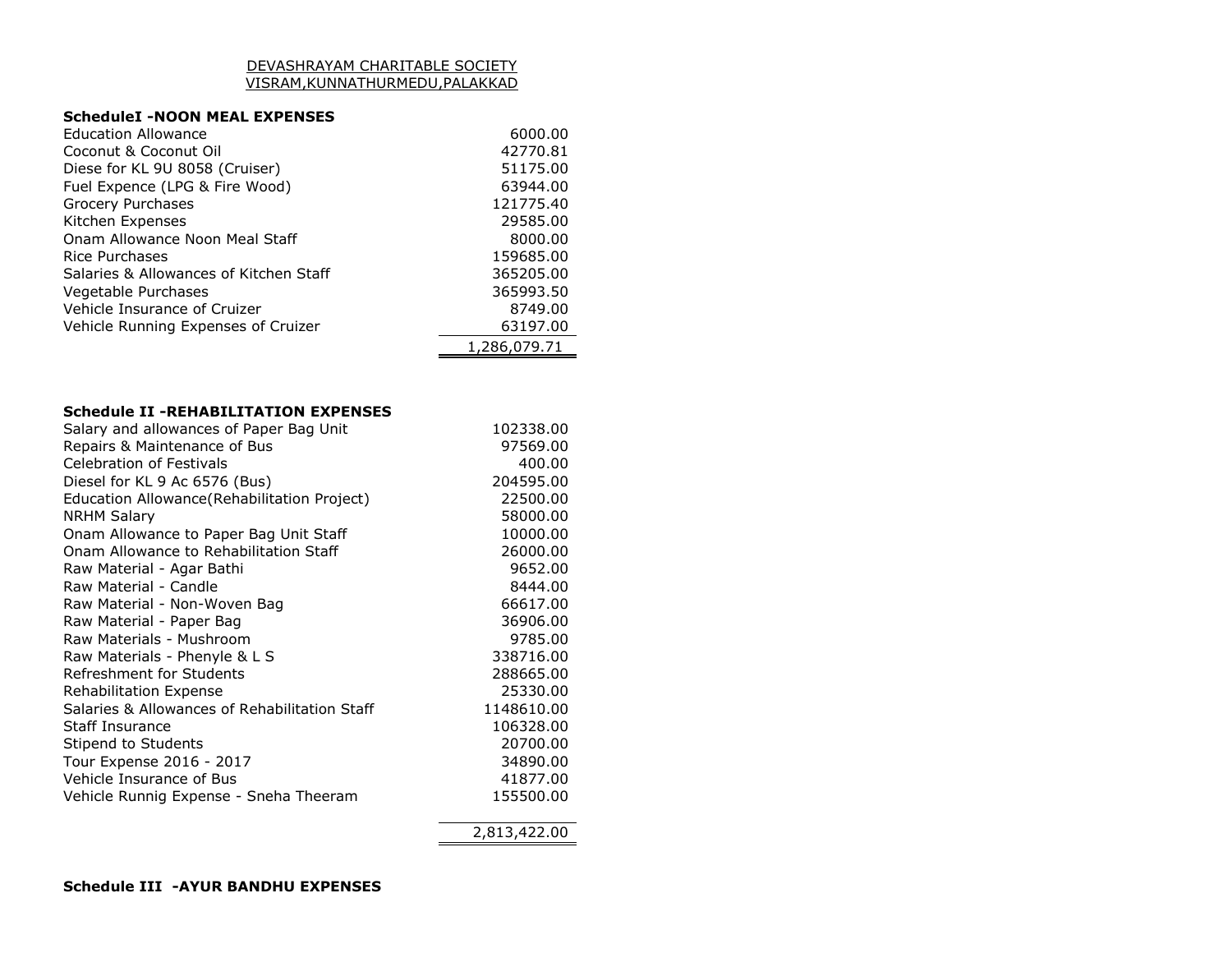| Ayur bandhu dialysis                               | 198,000.00   |
|----------------------------------------------------|--------------|
| Ayur bandhu Medical help                           | 256,955.91   |
|                                                    | 454,955.91   |
|                                                    |              |
| <b>Schedule IV - SPECIFIC DONATION</b>             |              |
| Ayur Bandu                                         | 269,500.00   |
| Arodya Nidhi                                       | 257,500.00   |
| Noon Meal Donation                                 | 2,943,768.00 |
| <b>Rehabilitation Centre</b>                       | 1,660,850.00 |
|                                                    | 5,131,618.00 |
| Malabar Cements Limited                            |              |
|                                                    |              |
| Ayur Bandu                                         | 200,000.00   |
| <b>Medical Aid</b>                                 | 251,500.00   |
| Noon Meal Donation                                 | 300,000.00   |
| <b>Rehabilitation Centre</b>                       | 918,500.00   |
|                                                    | 1,670,000.00 |
|                                                    |              |
| <b>TOTAL</b>                                       | 6,801,618.00 |
| Schedule V - GIVE INDIA SCHEME                     |              |
| <b>Dialysis</b>                                    |              |
| Noon Meal Scheme                                   | 57,158.79    |
| Give India FCRA for Noon Meal                      |              |
| Medical Aid to buy medicines                       | 3,872.55     |
| <b>Rehabilitation Centre</b>                       | 20,462.87    |
| General Fund                                       | 3,075.00     |
| <b>TOTAL</b>                                       | 84,569.21    |
| <b>Arogya Nidhi Medical Aid Project Expense VI</b> |              |
|                                                    |              |
| Arogya Nidhi Free Medical Aid                      | 267,198.09   |
| Medical Aid - Noon Meal Staff                      | 18,237.00    |
| Medical Aid - Rehabilitation Centre Staff          | 26,258.00    |
| <b>TOTAL</b>                                       | 311,693.09   |
|                                                    |              |

| <b>Repair &amp; Maintenance (Sch-VII)</b> |          |
|-------------------------------------------|----------|
| Art Work Expense                          | 11075.00 |
| <b>Electrical Work Expense</b>            | 42294.00 |
| <b>Gardening Expense</b>                  | 6695.00  |
| <b>Grass Cutting Charge</b>               | 3500.00  |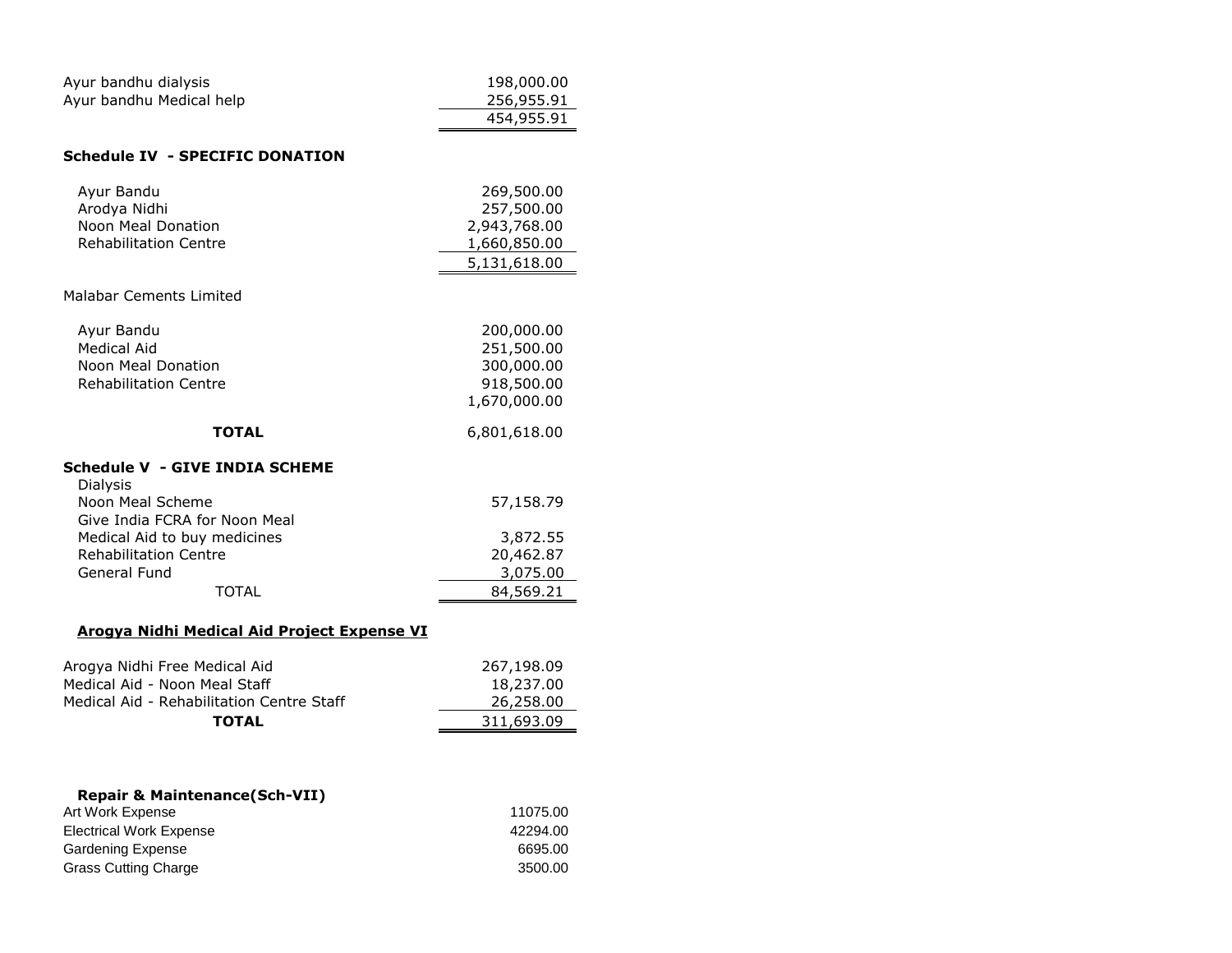| <b>Painting Work Expense</b>                           | 78601.00   |
|--------------------------------------------------------|------------|
| Repair & Maintenance                                   | 81921.00   |
| <b>TOTAL</b>                                           | 224086.00  |
| <b>Schedule VIII -Deposits</b>                         |            |
| Gas Deposit                                            | 1,800.00   |
| <b>Telephone Deposit</b>                               | 3,000.00   |
| <b>Electricity Deposit</b>                             | 29,500.00  |
| TOTAL                                                  | 34,300.00  |
| <b>Schedule IX- Fixed Deposit</b>                      |            |
| Union Bank of India                                    | 195,397.00 |
| <b>State Bank of Travancore</b>                        | 167,180.00 |
| Endowment Fund                                         | 125,100.00 |
| State Bank of India                                    | 58,059.00  |
| <b>TOTAL</b>                                           | 545,736.00 |
| <b>Schedule X- Sundry Debtors</b>                      |            |
| Agri Horti Corporation                                 | 2,026.00   |
| Athani Hospital                                        | 2,300.00   |
| <b>FCRT</b>                                            | 1,500.00   |
| Instrumentation                                        | 17,600.00  |
| Khadi Akathethara                                      | 2,250.00   |
| <b>KVIB</b>                                            | 49,375.00  |
| Malabar Cements Employees Corporation                  | 900.00     |
| Rich Lady                                              | 6,452.00   |
| <b>SANG &amp; NIT</b>                                  | 1,320.00   |
| Sanoj                                                  | 7,800.00   |
| W & C Hospital Palakkad                                | 4,500.00   |
| Others                                                 | 1,350.00   |
| <b>BPL</b>                                             | 490.00     |
| Ente Kada                                              | 720.00     |
| TOTAL                                                  | 98,583.00  |
|                                                        |            |
| <b>Schedule XI- Advance to Staff</b><br>Salary Advance |            |
| Praseetha                                              | 20,000.00  |
| Radha Krishnan                                         | 1,500.00   |
| Muraleedharan                                          | 31,800.00  |
| Sajeena                                                | 500.00     |
| Rekha                                                  | 25,000.00  |
| Saravanan P                                            | $-500.00$  |
| Suajtha                                                | 500.00     |
| Sumathi                                                | 16,000.00  |
| Sunitha                                                | 25,000.00  |
|                                                        |            |

**98743** -160.00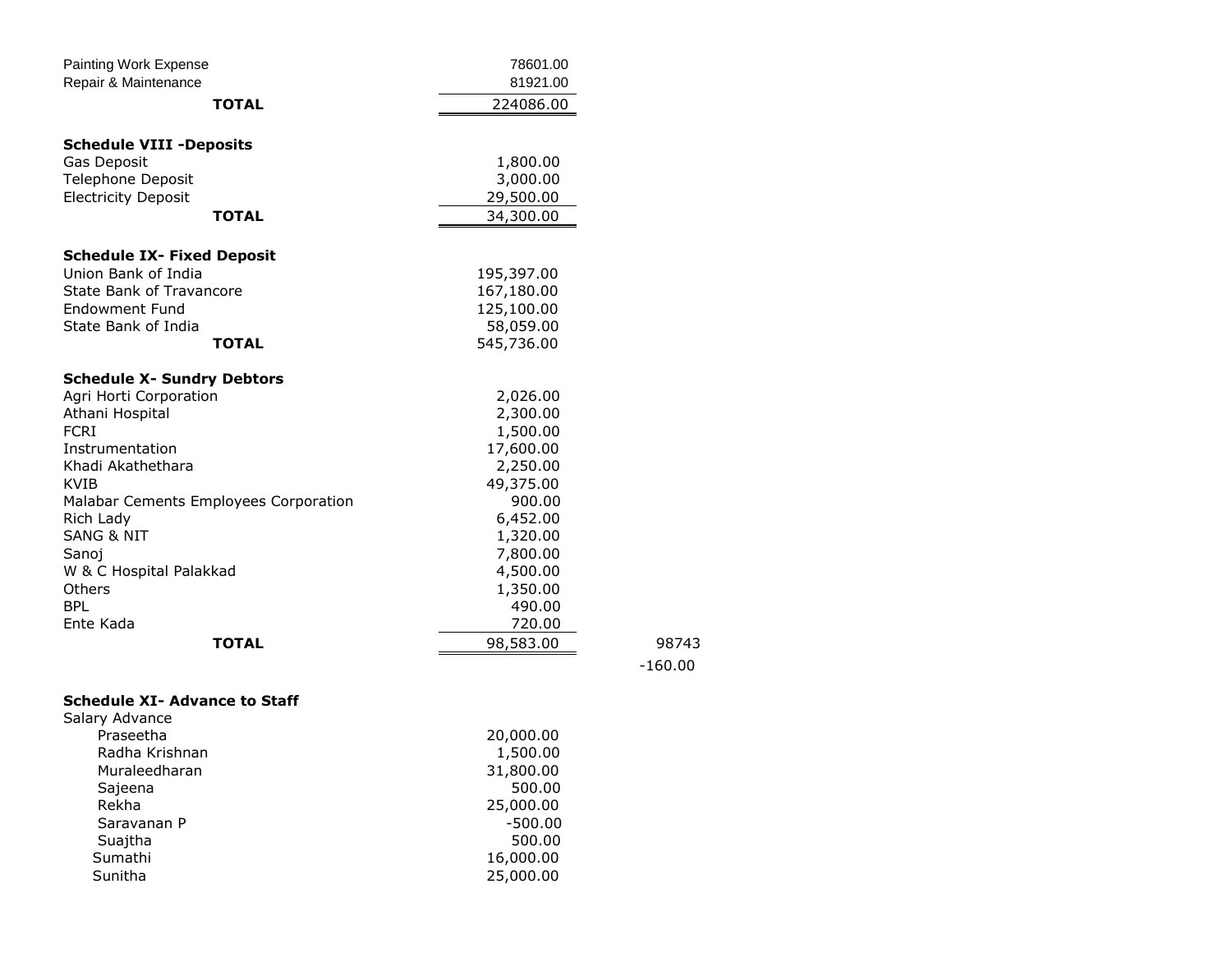| Venogopal                         | 2,723.00     |
|-----------------------------------|--------------|
| Vijitha                           | 20,000.00    |
| <b>TOTAL</b>                      | 142,523.00   |
| <b>Schedule XII- Bank Account</b> |              |
| ICICI Bank A/c no 01166           | 10,888.58    |
| <b>HDFC 0087</b>                  | 12,695.31    |
| State Bank of India 6465          | 147,588.96   |
| State Bank of Travancore          | 117,081.17   |
| Union Bank of India 91426         | 39,268.89    |
| Union Bank of India 97002         | 3,762,700.22 |
| <b>TOTAL</b>                      | 4,090,223.13 |
|                                   |              |

## M/S.DEVASHRAYAM CHARITABLE SOCIETY

## FIXED ASSETS (SCH.-XI)

| <b>PARTICULARS</b>              | <b>RAT</b> | <b>OPENING</b> |                    |            |                          | <b>TOTAL</b> |           | WDV AS ON      |
|---------------------------------|------------|----------------|--------------------|------------|--------------------------|--------------|-----------|----------------|
|                                 | E          |                | <b>ADDITION</b>    |            | <b>DELETIO</b>           |              |           |                |
|                                 |            | <b>BALANCE</b> | <b>BEFORE SEPT</b> | AFTER SEPT | N                        |              | DEPRN.    | $31 - 03 - 17$ |
|                                 |            |                |                    |            |                          |              |           |                |
| <b>LAND</b>                     |            | 810,396.00     |                    |            | $\overline{\phantom{a}}$ | 810,396.00   |           | 810,396.00     |
| <b>COMPUTER</b>                 | 60%        | 1,911.04       |                    |            | $\overline{\phantom{a}}$ | 1,911.04     | 1,147.00  | 764.04         |
| <b>BAJAJ</b>                    | 15%        | 97,588.79      |                    |            | $\overline{\phantom{a}}$ | 97,588.79    | 14,638.00 | 82,950.79      |
| <b>TVS 50</b>                   | 15%        | 6,354.28       |                    |            | $\overline{\phantom{a}}$ | 6,354.28     | 953.00    | 5,401.28       |
| Ashok Leyland Bus               | 15%        | 662,588.80     |                    |            | $\overline{\phantom{a}}$ | 662,588.80   | 99,388.00 | 563,200.80     |
| <b>FURNITURE &amp; FITTINGS</b> | 10%        | 106,967.81     | 24,840.00          | 1,100.00   | $\overline{\phantom{a}}$ | 132,907.81   | 13,236.00 | 119,671.81     |
| LCD PROJECTOR                   | 15%        | 21,968.75      | 5,100.00           |            |                          | 27,068.75    | 4,060.00  | 23,008.75      |
| OPEN WELL                       | 10%        | 156,481.15     |                    |            | $\overline{\phantom{a}}$ | 156,481.15   | 15,648.00 | 140,833.15     |
| <b>TOOLS</b>                    | 15%        | 6,486.44       |                    | 400.00     | $\overline{\phantom{a}}$ | 6,886.44     | 1,003.00  | 5,883.44       |
| <b>INVERTOR</b>                 | 10%        | 8,077.91       | 24,800.00          |            | $\overline{\phantom{a}}$ | 32,877.91    | 3,288.00  | 29,589.91      |
| PLANT & MACHINERY               | 15%        | 182,247.64     |                    |            | $\overline{\phantom{a}}$ | 182,247.64   | 27,337.00 | 154,910.64     |
| PLASTIC CONTAINERS              | 15%        | 2,556.72       |                    |            | $\overline{\phantom{a}}$ | 2,556.72     | 384.00    | 2,172.72       |